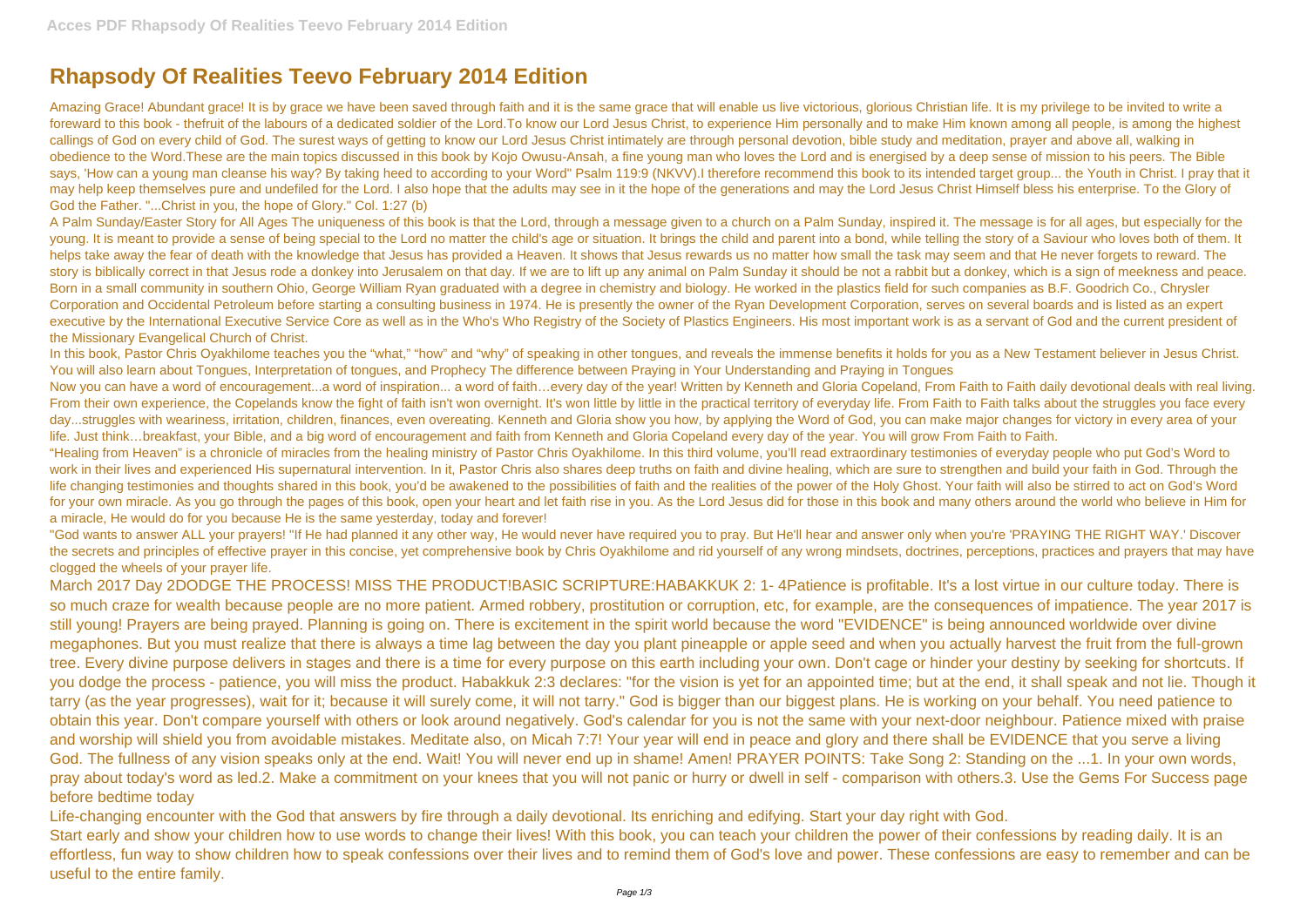In her dynamic new devotional, TRUSTING GOD DAY BY DAY, international speaker and New York Times bestselling author Joyce Meyer provides you with powerful "starting points" for every day of the year. Each day's devotion is filled with practical advice and help from Joyce along with life-changing promises from God's Word that you can quickly and easily apply in your own life. The world wants you to place your trust in your circumstances, your success, your talents and the opinions of others. But God's called you to rise above the world, and put your full trust in Him - to believe and apply what He's promised in His Word more than anything else. Living this way won't just happen - you have to be intentional. But where do you begin? We all need help to make good choices, battle worry, overcome anxiety and keep a positive attitude. Using this devotional, readers will learn to grab hold of life this way, day by day, with trust in God.

Pray Your Way into 2021. Every gate has requirements for entry. So is the gate of the new year. There is a mode of approach that is biblical and kingdom. Here it is! Turn the battle to the gate!

The Teevo Bible has been designed to inspire and encourage teenagers and young adults generally to study God's word.You will find presentation styles endearing and its features helpful.engaging and designed to appeal to young minds.

No doubt the teenage world is an exciting one, but not without its challenges. That's why you need courage to express your conviction and stand as a beacon of God's light in your generation. When pressure mount and choices stares you in the face, you need to know where to draw wisdom and direction from. The Rhapsody of Realities TeeVo is designed to inspire, encourage and strengthen you for this. By providing you answers-from the perspective of God's Word-to question of critical concern, this devotional helps you discover your true purpose and programmes you for a life of out-and-out success. Your new-look TeeVo has been revved up with more interactive, exciting and inspiring features for your continued spiritual upliftment and mental development. These include Powerful quotes from the author, Brain-teasing quizzes, crossword puzzles, "Did You Know" fun facts, Captivating testimonies, and Wordscope-a reference page that gives detailed explanations of specific words. It's a richly-packed devotional, guaranteed to help you enjoy an exciting ride with God's word.

ARE YOU INTERESTED IN MAKING PROFIT BEYOND YOUR WILDEST IMAGINATION? This book is a revelation of a spiritual "cryptocurrency", which can bring you great profits and make your dreams come true. It's spiritual because it's rooted in biblical spiritual principles. My Future Is Bright...

It was food Satan used to bring man to bondage Genesis 2:21 There is no easy path to glory! THIS BOOK WILL CHANGE YOUR LIFE! PRAYER BULLETS FOR WINNERS WAR AGAINST HAMAN-16 21 OR 14 DAY PRAYER AND FASTING PROGRAMMES2021 MY YEAR OF OPEN REWARDS! Contains the following \* Prayer and Fasting Secrets \* Prayer Bullets Against Stubborn Enemies \* Prayers to begin and End in a Year \*Prayers to End Each New Month \* A 14- Day Fasting Programme \* A 21-Day Fasting Programme \*A miracle Agreement Prayer Within \*Prayer for 2nd half or the Year and Lots More! THEME: MY OPEN REWARD YEAR! I SHALL BE OPENLY REWARDED BY FIRE! MATTHEW 6: 4 (KJV) - "That thine alms may be in secret: and thy Father which seeth in secret Himself shall reward thee openly." NOTE: "...thy Father which seeth in secret Himself shall reward thee openly." SO, Prayer Bullets for Winners (War Against Haman-16) YOUR GOD HAS A CHARACTER OF REWARDING PEOPLE OPENLY AND HE DOES IT HIMSELF! HE IS AN OPEN REWARDER! Welcome to the 2021 WORLDWIDE fasting programme! The word "OPEN" means to unveil, to uncover, made to see, to reveal, to announce, to make public and to release etc. The word "REWARD" means benefit, a compliment, a gift, a favor, a blessing, promise fulfilled, a surprise package and encouragement etc. Wow! The LORD is telling me to tell you that HE - Jehovah God, wants to publicly uncover and make men to see His goodness, benefits, favor and blessings upon your life, ministry and destiny in 2021. Yes! Jehovah the OPEN REWARDER will visit your destiny with divine surprise packages that cannot be hidden THIS YEAR! A PRICE FOR THE PRIZE!

I'm Different

In this book, Ogbu Kalu provides an overview of Pentecostalism in Africa. He shows the amazing diversity of the faith, which flourishes in many different forms in diverse local contexts, and demonstrates that African Pentecostalism is distinctly African in character, not imported from the West.

Daily Manna is a compendium of daily devotional readings designed to draw the sincere seeker closer to God on a daily basis, through an insightful exposition and compelling analysis of the scriptures.

Kenneth E. Hagin shows the believer how to get prayers answered. Effective praying, he explains is the result of following ceretain Biblical principles he outlines in this book. Daily devotional for a life-changing encounter with the God that answers by fire. Its enriching and edifying.

From the author of 'Seven Things The Holy Spirit Will Do For You' comes yet another inspirational book about the Holy Spirit and His ministry in the life of the believer.In Seven Things The Holy Spirit Will Do In You, Pastor Chris introduces the Holy Spirit and shows you seven things He will do in you; seven crucial blessings you will have in your life only when you receive Him and give Him full, unlimited access. Get ready for a fresh revelation of Who the Holy Spirit is and what He can do in your life. And begin to enjoy the fullness of the blessings of His presence as you walk with Him daily.

The Bible is God's Word to his people, so it has some important things to say! But let's be honest ... it can also be sort of puzzling. Now you can get relief for your confused cranium. Here's how: Pick up this book, based on the NIV translation. Look up your questions. Learn about heaven, earth, angels, sin, creation, and more. Understand what the creator of the universe—your creator—is saying to you!